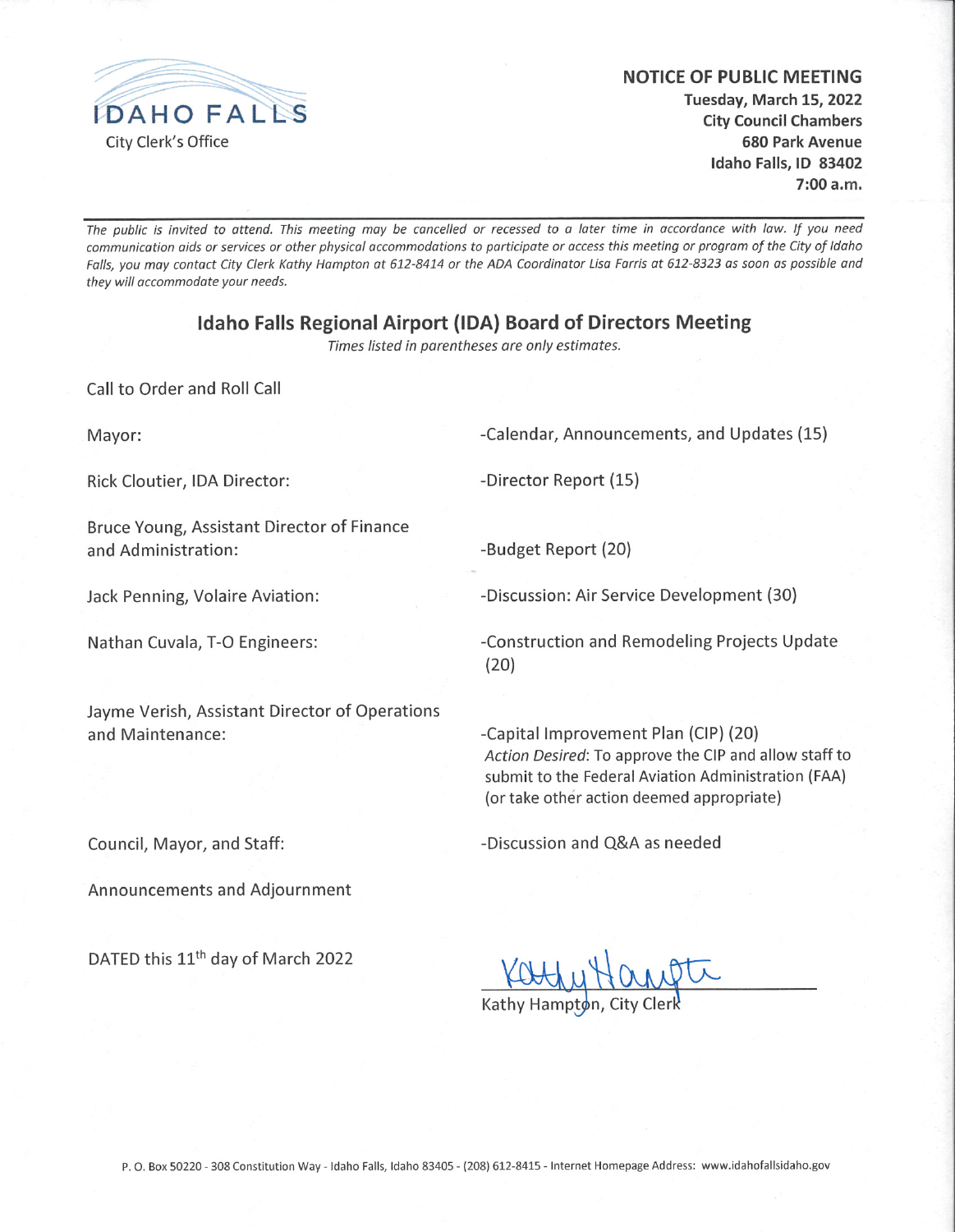# **FY-2022**

**Project Description**

 **(by Funding Year in Priority Order)**

Construct Terminal Phase 2 (Central Terminal and Boarding Bridges) - Construction

Terminal Concept Budget Report

Expand Terminal Building Phase 3 (Ticketing & Bag Makeup) - Design

Rehabilitate Terminal and North Apron - Preliminary Design

Rehabilitate Runway 3-21 - Preliminary Design

Relocate Air Traffic Control Tower (ATCT) - Environmental Assessment

Land Acquisition North (LLKM)

Land Acquisition South (Reed)

**TOTAL FY 2022**

# **FY-2023**

**Project Description**

 **(by Funding Year in Priority Order)**

Expand Terminal Building Phase 3 (Ticketing and Bag Makeup) - Construction

Relocate Air Traffic Control Tower (ATCT) - Design

Land Acquisition North (Johnson)

Land Acquisition South (Peterson)

Acquire Snow Removal Equipment - MTE

#### **TOTAL FY 2023**

# **FY-2024**

| <b>Project Description</b>                             |
|--------------------------------------------------------|
| (by Funding Year in Priority Order)                    |
| Rehabilitate Runway 3-21 including Paved Shoulders     |
| Construct Runway 3-21 Blast Pads                       |
| Replace Runway 3-21 Lighting and Signs                 |
| Install Runway Weather Information System              |
| Rehabilitate Taxiway A - Pavement Maintenance          |
| Expand Terminal Building Phase 4 - Airport Access Road |
| Relocate Air Traffic Control Tower - Construction      |
| <b>TOTAL FY 2024</b>                                   |

# **FY-2025**

| <b>Project Description</b>                                |
|-----------------------------------------------------------|
| (by Funding Year in Priority Order)                       |
| Rehabilitate North Apron for Cargo Operations             |
| Expand Terminal Building Phase 5 - Aircraft Parking Apron |
| Acquire Snow Removal Equipment - Blower                   |
| <b>TOTAL FY 2025</b>                                      |

**Project Description**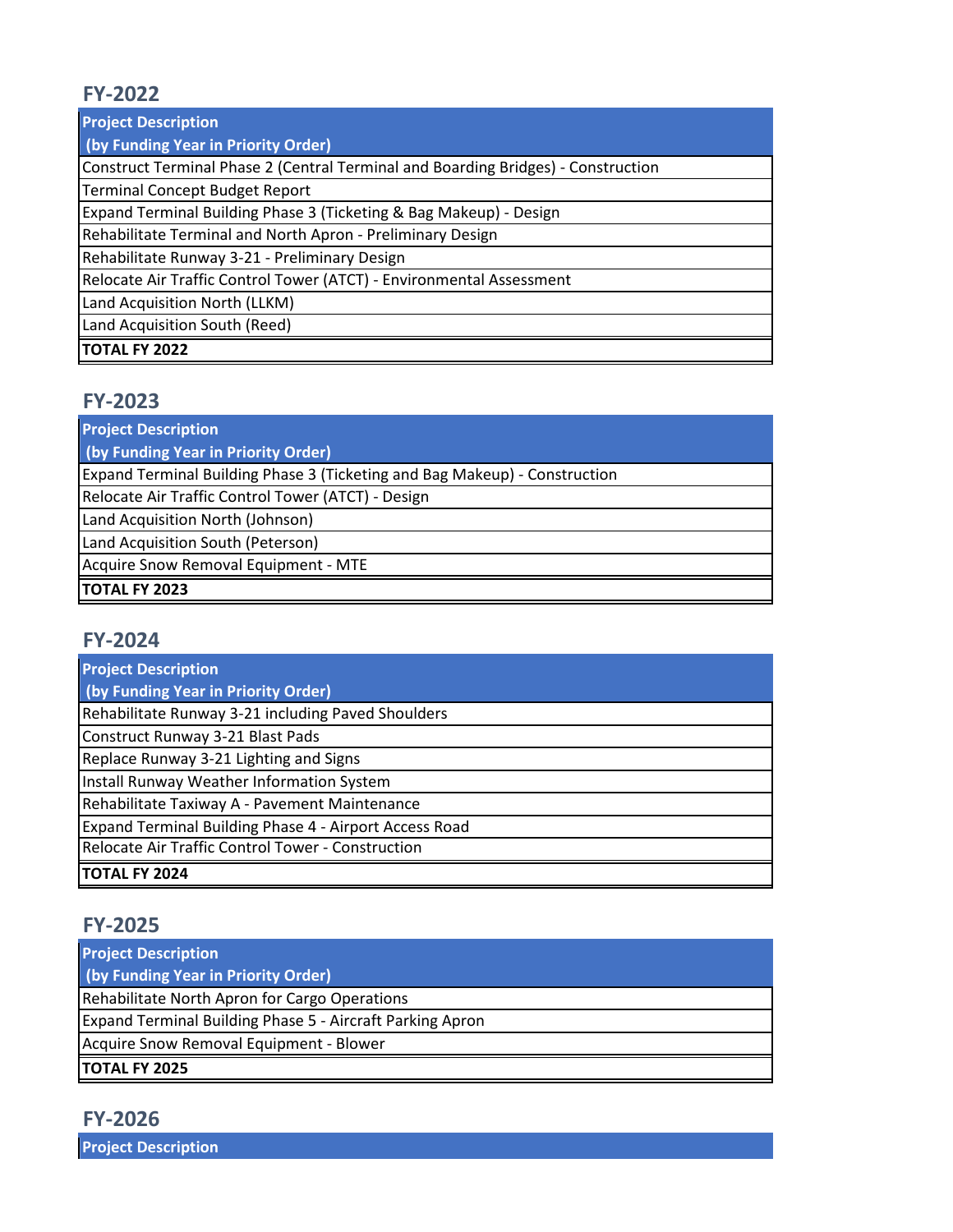**(by Funding Year in Priority Order)**

Expand Corporate Apron and Hangar Area (South Quad)

Acquire Snow Removal Equipment - Blower

Runway Project Phase 1 - FAA Programmed from 2024

### **TOTAL FY 2026**

## **FY-2027**

**Project Description**

 **(by Funding Year in Priority Order)**

Runway Project Phase 2 -FAA Programmed from 2024

Expand Terminal Building Phase 5 - Aircraft Parking Apron - FAA Programmed from 2025

### **TOTAL FY 2026**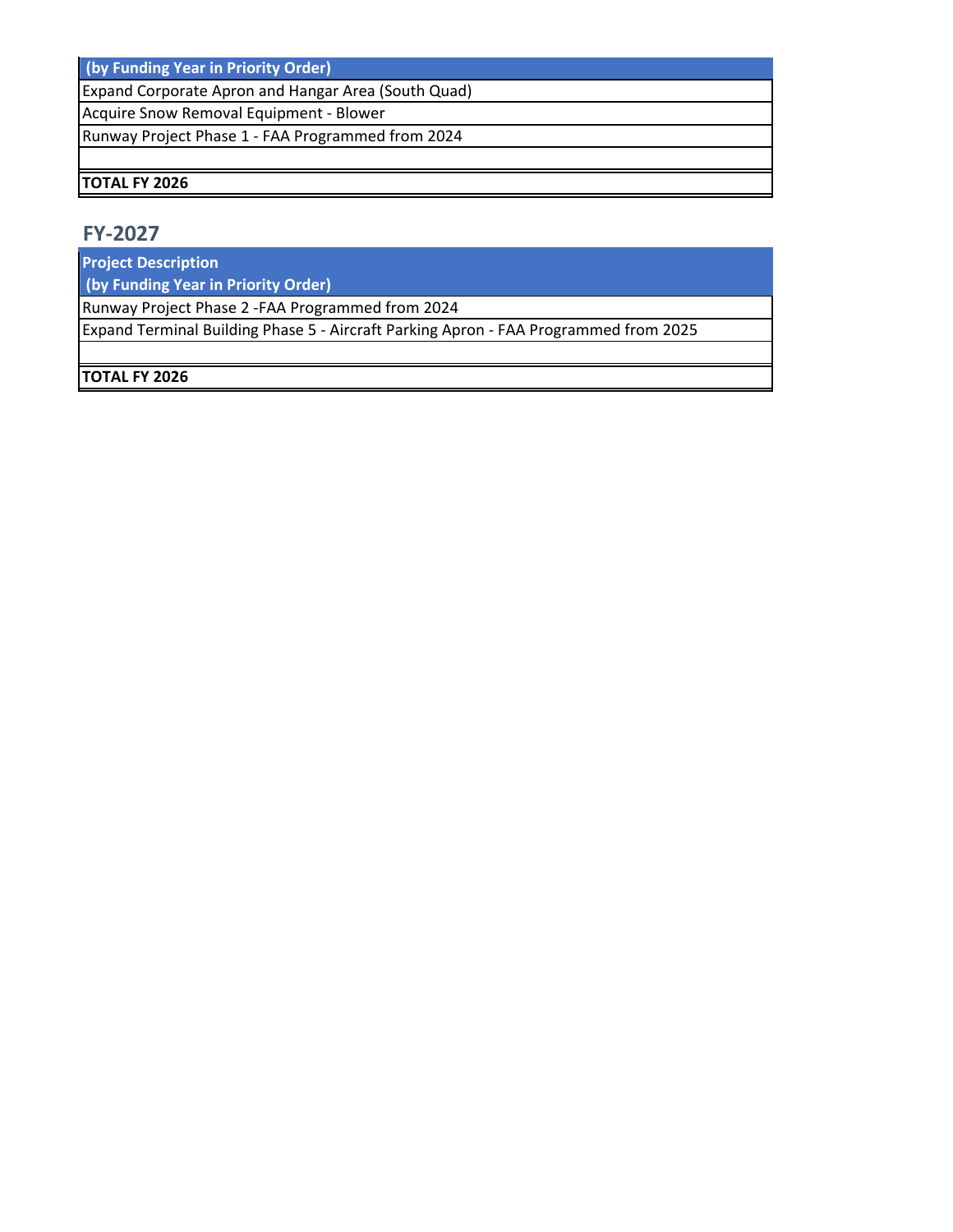|                     |                      | <b>FEDERAL FUNDS</b> |                |                       |
|---------------------|----------------------|----------------------|----------------|-----------------------|
| <b>Entitlements</b> | <b>Discretionary</b> | <b>BIL-AIG</b>       | <b>BIL-ATP</b> | <b>BIL - ATP ATCT</b> |
| \$1,550,000         | \$0                  |                      |                |                       |
| \$٥                 | \$0                  | \$263,000            |                |                       |
| \$0                 | \$0                  |                      | \$1,000,000    |                       |
| \$0                 | \$0                  | \$200,000            |                |                       |
| 50                  | \$0                  | \$200,000            |                |                       |
| \$0                 | \$0                  |                      |                | \$450,000             |
| 50                  | \$3,810,000          |                      |                |                       |
| 50                  | \$190,000            | \$310,000            |                |                       |
| \$1,550,000         | \$4,000,000          | \$973,000            | \$1,000,000    | \$450,000             |

|                     | <b>FEDERAL FUNDS</b> |                |                |                       |  |  |
|---------------------|----------------------|----------------|----------------|-----------------------|--|--|
| <b>Entitlements</b> | <b>Discretionary</b> | <b>BIL-AIG</b> | <b>BIL-ATP</b> | <b>BIL - ATP ATCT</b> |  |  |
| \$0                 | \$0 <sub>1</sub>     |                | \$9,000,000    |                       |  |  |
| \$0                 | \$0 <sub>l</sub>     |                |                | \$800,000             |  |  |
| \$1,550,000         | \$2,288,000          |                |                |                       |  |  |
| \$0 <sub>1</sub>    | \$2,000,000          |                |                |                       |  |  |
| \$٥Ι                | \$750,000            |                |                |                       |  |  |
| \$1,550,000         | \$5,038,000          | \$0            | \$9,000,000    | \$800,000             |  |  |

|                     |                      | <b>FEDERAL FUNDS</b> |                |                       |
|---------------------|----------------------|----------------------|----------------|-----------------------|
| <b>Entitlements</b> | <b>Discretionary</b> | <b>BIL-AIG</b>       | <b>BIL-ATP</b> | <b>BIL - ATP ATCT</b> |
| \$755,000           | \$10,950,000         |                      |                |                       |
| \$0                 | \$950,000            |                      |                |                       |
| \$٥                 | \$1,500,000          |                      |                |                       |
| \$٥                 | \$400,000            |                      |                |                       |
| \$800,000           | \$0                  |                      |                |                       |
| \$٥                 | \$0                  |                      | \$2,000,000    |                       |
| \$٥                 | 50 <sub>l</sub>      |                      |                | \$6,500,000           |
| \$1,555,000         | \$13,800,000         | \$0                  | \$2,000,000    | \$6,500,000           |

| <b>FEDERAL FUNDS</b> |                      |                |                |                       |  |
|----------------------|----------------------|----------------|----------------|-----------------------|--|
| <b>Entitlements</b>  | <b>Discretionary</b> | <b>BIL-AIG</b> | <b>BIL-ATP</b> | <b>BIL - ATP ATCT</b> |  |
| \$1,550,000          | \$1,700,000          |                |                |                       |  |
| 50                   | \$0                  | \$5,232,000    |                |                       |  |
| 50                   | \$750,000            |                |                |                       |  |
| \$1,550,000          | \$2,450,000          | \$5,232,000    | SOI            | 50                    |  |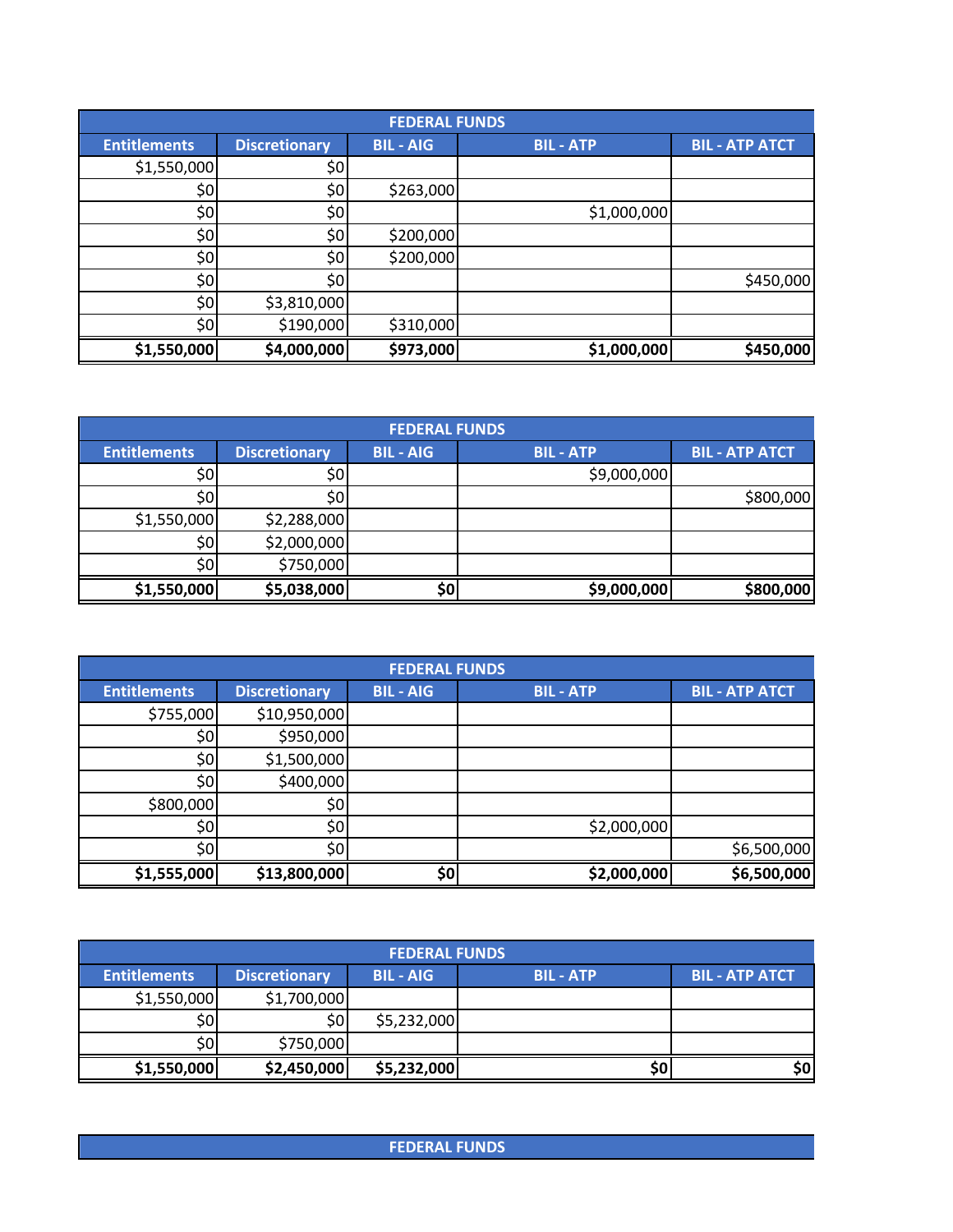| <b>Entitlements</b> | <b>Discretionary</b> | <b>BIL-AIG</b> | <b>BIL-ATP</b> | <b>BIL - ATP ATCT</b> |
|---------------------|----------------------|----------------|----------------|-----------------------|
| \$1,550,000         | \$950,000            |                |                |                       |
| S0                  | \$700,000            |                |                |                       |
| S0                  | \$6,200,000          |                |                |                       |
|                     | \$0                  |                |                |                       |
| \$1,550,000         | \$7,850,000          |                |                | \$0                   |

| <b>FEDERAL FUNDS</b> |                      |                |                |                       |  |
|----------------------|----------------------|----------------|----------------|-----------------------|--|
| <b>Entitlements</b>  | <b>Discretionary</b> | <b>BIL-AIG</b> | <b>BIL-ATP</b> | <b>BIL - ATP ATCT</b> |  |
| \$1,550,000          | \$4,088,550          |                |                |                       |  |
| \$٥                  | \$5,500,000          |                |                |                       |  |
| ا0\$                 | \$0                  |                |                |                       |  |
| \$1,550,000          | \$9,588,550          | \$0            | Ş0             | \$٥                   |  |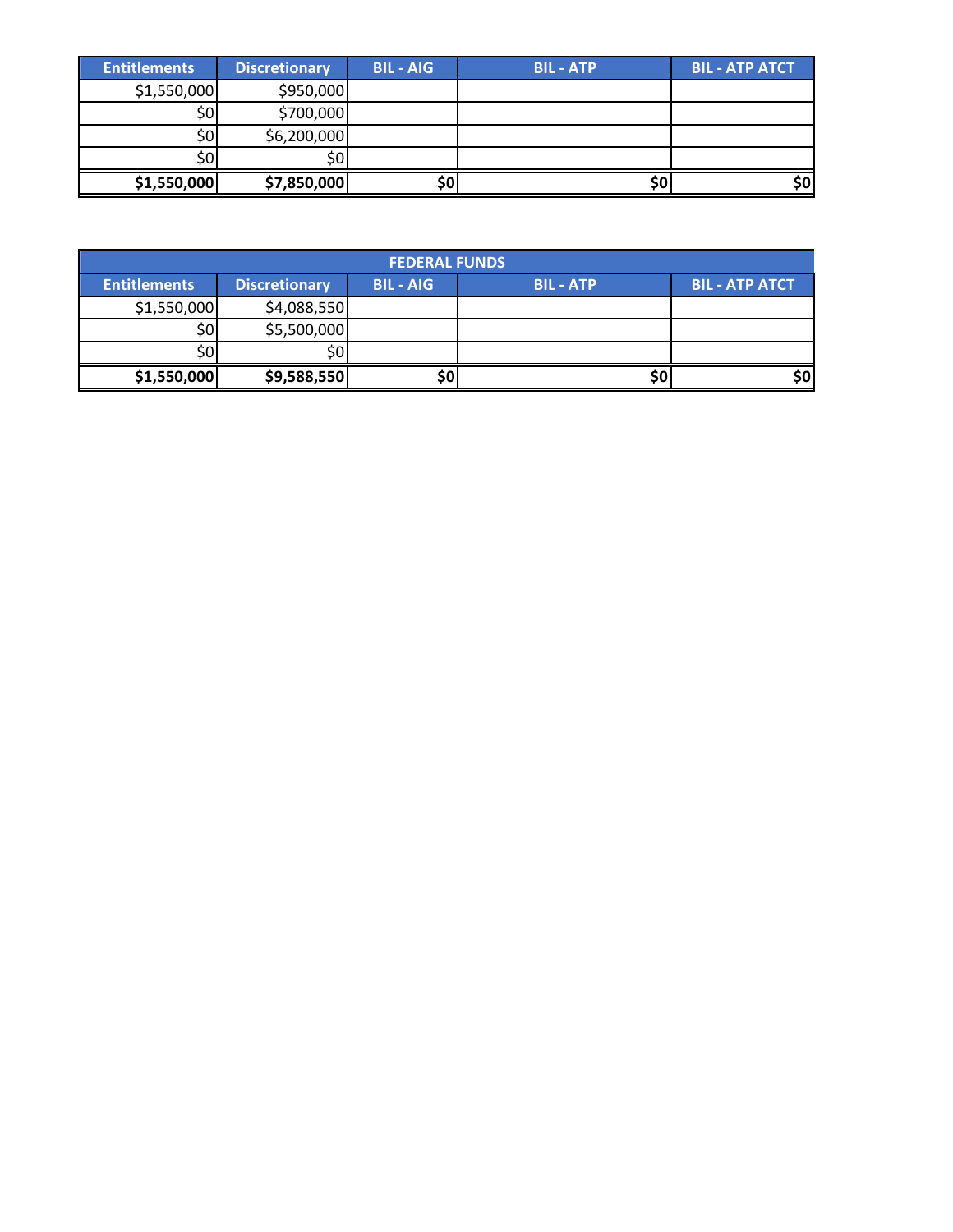|            | <b>LOCAL FUNDS</b> |             | <b>Start</b> | <b>Completion</b> |
|------------|--------------------|-------------|--------------|-------------------|
| <b>PFC</b> | <b>Other</b>       | Total \$    | <b>Date</b>  | <b>Date</b>       |
|            | \$103,333          | \$1,653,333 | 6/1/2020     | 5/22/2022         |
|            | \$17,533           | \$280,533   | 10/1/2021    | 5/1/2022          |
|            | \$169,591          | \$1,169,591 | 3/1/2022     | 2/19/2024         |
|            | \$13,333           | \$213,333   | 3/1/2022     | 2/19/2024         |
|            | \$13,333           | \$213,333   | 3/1/2022     | 2/19/2024         |
|            | \$0                | \$450,000   | 4/1/2022     | 3/21/2024         |
|            | \$254,000          | \$4,064,000 | 3/1/2020     | 2/14/2023         |
|            | \$33,333           | \$533,333   | 5/1/2016     | 3/6/2023          |
| \$0        | \$604,457          | \$8,577,457 |              |                   |

|            | <b>LOCAL FUNDS</b> |                            | <b>Start</b> | <b>Completion</b> |
|------------|--------------------|----------------------------|--------------|-------------------|
| <b>PFC</b> | <b>Other</b>       | Total \$                   | <b>Date</b>  | <b>Date</b>       |
|            |                    | $$1,526,316$ $$10,526,316$ | 1/1/2023     | 12/21/2024        |
|            | \$0                | \$800,000                  | 1/1/2023     | 12/21/2024        |
|            | \$255,867          | \$4,093,867                | 3/1/2020     | 12/31/2023        |
|            | \$133,333          | \$2,133,333                | 8/1/2021     | 12/31/2023        |
|            | \$50,000           | \$800,000                  | 1/1/2023     | 6/24/2024         |
| \$0        |                    | $$1,965,516$ $$18,353,516$ |              |                   |

|            | <b>LOCAL FUNDS</b> |              | <b>Start</b> | <b>Completion</b> |
|------------|--------------------|--------------|--------------|-------------------|
| <b>PFC</b> | <b>Other</b>       | Total \$     | <b>Date</b>  | <b>Date</b>       |
|            | \$780,333          | \$12,485,333 | 1/1/2024     | 12/21/2025        |
|            | \$63,333           | \$1,013,333  | 1/1/2024     | 12/21/2025        |
|            | \$100,000          | \$1,600,000  | 1/1/2024     | 12/21/2025        |
|            | \$26,667           | \$426,667    | 1/1/2024     | 12/21/2025        |
|            | \$53,333           | \$853,333    | 1/1/2024     | 12/26/2024        |
|            | \$339,181          | \$2,339,181  | 1/1/2024     | 12/21/2025        |
|            | \$0                | \$6,500,000  | 1/1/2024     | 12/21/2025        |
| \$0        | \$1,362,848        | \$25,217,848 |              |                   |

|            | <b>LOCAL FUNDS</b> |             | <b>Start</b> | <b>Completion</b> |
|------------|--------------------|-------------|--------------|-------------------|
| <b>PFC</b> | <b>Other</b>       | Total \$    | <b>Date</b>  | <b>Date</b>       |
|            | \$216,667          | \$3,466,667 | 1/1/2025     | 6/25/2026         |
|            | \$348,800          | \$5,580,800 | 1/2/2025     | 6/26/2026         |
|            | \$50,000           | \$800,000   | 1/2/2025     | 6/26/2026         |
| \$0        | \$615,467          | \$9,847,467 |              |                   |

|  | <b>LOCAL FUNDS</b> |  |  |
|--|--------------------|--|--|
|  |                    |  |  |
|  |                    |  |  |